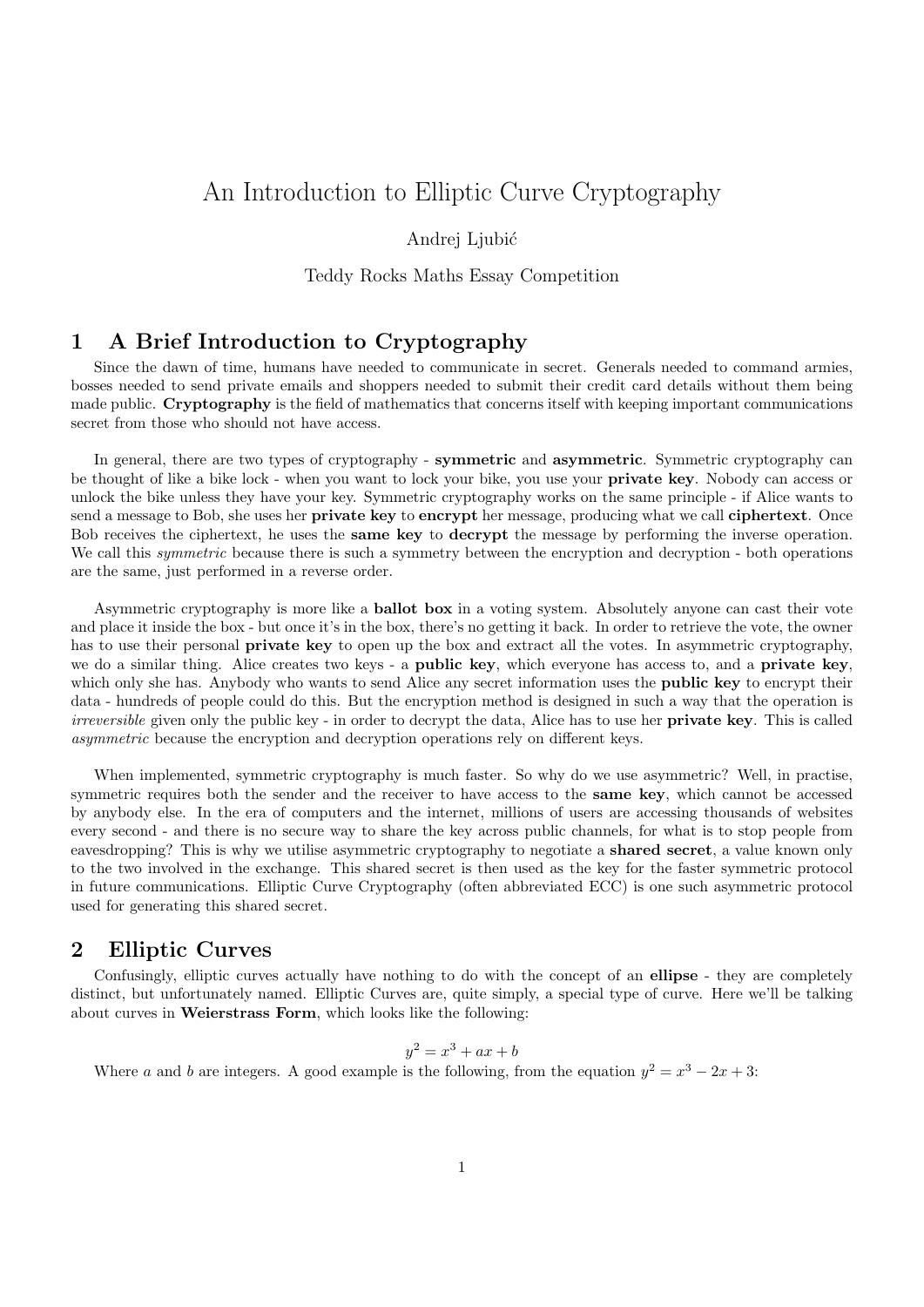

The **rational points** on an elliptic curve are all the points on the curve with rational x and y values (rational) numbers are those that can be represented as fractions). The beauty of these curves is that the rational points form a group, meaning they are all linked by an operation. If we choose any two rational points, drawing a line between them intersects the curve at a third point R. If we reflect R in the x-axis, we get the point R' and we say this point  $R'$  is the result of the **point addition** of  $P$  and  $Q$ .



Figure 1: Images courtesy of Joseph Silverman's 2006 presentation slides

We can also **double** a point, meaning we compute  $P + P$ . Remember that in this context (and from now on) the + symbol is not regular addition but our new operation **point addition**, which given two points on the curve returns a third. How we do that may not be immediately obvious, for surely there are an infinite number of lines passing through  $P$ ? What we do in this case is take the **tangent to the curve**. The tangent is a line which only touches the curve at one point - you can think of it as being exactly parallel to the specific point you are drawing it at. Once we find the point of intersection of the curve, we again reflect it in the x-axis to calculate 2P.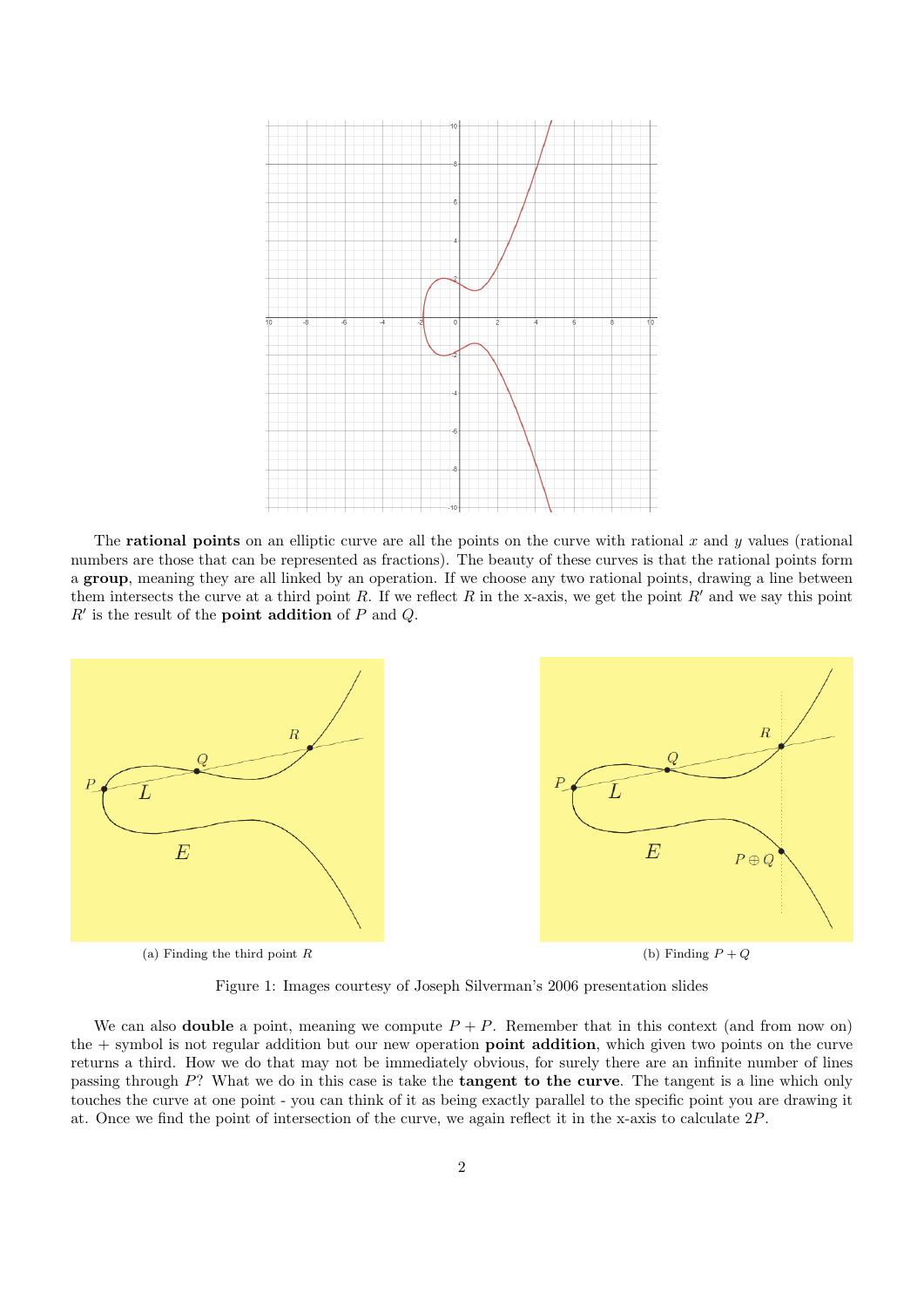

(a) Finding  $P + P = 2P$ 

Figure 2: Image courtesy of Joseph Silverman's 2006 presentation slides

Calculating the tangent involves some implicit differentiation, which is a technique that gives us an equation for calculating the gradient of the tangent at a specific point  $(x, y)$ :

$$
y2 = x3 - 2x + 3
$$

$$
2y\frac{dy}{dx} = 3x2 - 2
$$

$$
\frac{dy}{dx} = \frac{3x2 - 2}{2y}
$$

And substituting the point  $P = (x, y)$  yields the gradient at the point P.

You may ask what happens if you attempt to calculate  $P + (-P)$ , i.e. the point on the curve with the same x-coordinate but the negative y-coordinate. Clearly, if we go through both points, there is no third intersection with the curve, and point addition fails. We say the result of this addition is  $\mathcal{O}$ , the **point at infinity**. If you want to add this point to any point X, we say that  $X + \mathcal{O} = X$  - you can treat  $\mathcal{O}$  as 0 in regular arithmetic, since it's what we call an identity element - adding to it has no effect.

You would be right to notice that the numbers could get very big very quickly, and square rooting these huge numbers would be extremely resource-intensive. Instead, when we use ECC practically, we choose a large prime number p. When we calculate points, we take the x and y coordinates and divide them by p, keeping the remainder this is called a calculation modulo p. The group laws and the rules of point addition still hold (which is incredible!), but the numbers remain small and by keeping the numbers small the calculations become much more efficient.

#### 3 Generating a Shared Secret

Now we have a decent geometric understanding of what adding and doubling mean in terms of rational points on the curve, we can discuss how this is used to generate a shared secret.

If Alice and Bob wish to generate a shared secret, they first choose an elliptic curve. The curve can be made public, but this doesn't compromise the security of the exchange. Think of the example of  $y^2 = x^3 - 2x + 3$  from earlier. They next choose a rational point  $G$ , which we call the **generator** point. This point is also made public.

Now Alice and Bob generate a private number each, and we'll call these numbers  $a$  and  $b$  respectively. Alice then calculates the rational point A, which is done by adding the generator G to itself a times, i.e.  $A = aG$ . Bob does the same with his private number to calculate  $B = bG$ . Remember that even though we write  $bG$  as if it's multiplication, it's actually just b series of **point** additions (not regular addition!) of G to itself! The multiplication notation is just a handy shortcut. Once this is done, Alice sends A to Bob and Bob sends B back.